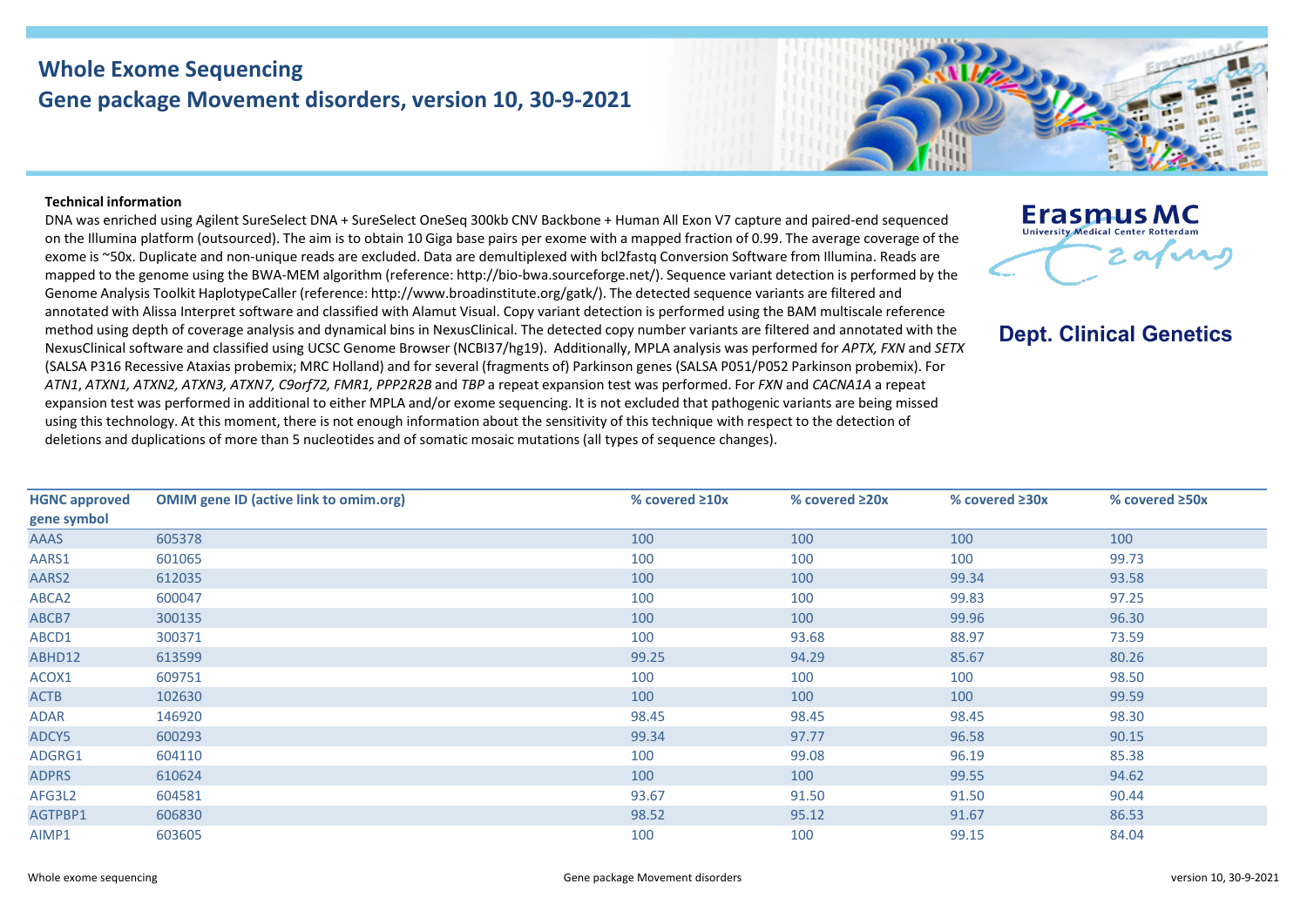| <b>HGNC approved</b> | <b>OMIM gene ID (active link to omim.org)</b> | % covered ≥10x | % covered ≥20x | % covered ≥30x | % covered ≥50x |
|----------------------|-----------------------------------------------|----------------|----------------|----------------|----------------|
| gene symbol          |                                               |                |                |                |                |
| ALDH18A1             | 138250                                        | 100            | 100            | 100            | 98.26          |
| ALDH3A2              | 609523                                        | 100            | 100            | 99.77          | 96.69          |
| ALDH5A1              | 610045                                        | 100            | 98.82          | 90.32          | 79.94          |
| ALS <sub>2</sub>     | 606352                                        | 100            | 100            | 99.76          | 96.09          |
| <b>ANO10</b>         | 613726                                        | 100            | 100            | 100            | 97.41          |
| ANO3                 | 610110                                        | 100            | 100            | 100            | 98.82          |
| AP4B1                | 607245                                        | 100            | 100            | 100            | 100            |
| AP4E1                | 607244                                        | 100            | 100            | 100            | 97.99          |
| AP4M1                | 602296                                        | 100            | 100            | 96.46          | 81.67          |
| AP4S1                | 607243                                        | 100            | 100            | 100            | 100            |
| AP5Z1                | 613653                                        | 100            | 99.42          | 95.71          | 80.44          |
| <b>APTX</b>          | 606350                                        | 100            | 100            | 100            | 98.27          |
| ARG1                 | 608313                                        | 100            | 100            | 100            | 99.52          |
| ARL6IP1              | 607669                                        | 100            | 84.43          | 80.80          | 80.80          |
| ARSA                 | 607574                                        | 100            | 100            | 100            | 100            |
| ARX                  | 300382                                        | 83.87          | 74.50          | 64.03          | 41.41          |
| <b>ASPA</b>          | 608034                                        | 100            | 100            | 100            | 100            |
| <b>ATCAY</b>         | 608179                                        | 100            | 100            | 100            | 99.70          |
| ATG5                 | 604261                                        | 100            | 100            | 100            | 98.03          |
| ATG7                 | 608760                                        | 100            | 100            | 99.51          | 97.19          |
| ATL1                 | 606439                                        | 100            | 100            | 100            | 100            |
| ATM                  | 607585                                        | 100            | 100            | 82.83          | 52.02          |
| ATN1                 | 607462                                        | 100            | 98.75          | 95.68          | 82.04          |
| ATP13A2              | 610513                                        | 100            | 99.83          | 98.13          | 85.23          |
| ATP1A2               | 182340                                        | 100            | 100            | 100            | 97.98          |
| ATP1A3               | 182350                                        | 100            | 100            | 99.43          | 95.12          |
| ATP2B3               | 300014                                        | 100            | 99.68          | 97.97          | 89.48          |
| ATP5F1E              | 606153                                        | 100            | 100            | 100            | 100            |
| ATP6AP2              | 300556                                        | 100            | 100            | 98.50          | 86.79          |
| ATP7B                | 606882                                        | 100            | 100            | 99.61          | 96.71          |
| ATP8A2               | 605870                                        | 100            | 100            | 100            | 97.00          |
| ATXN1                | 601556                                        | 100            | 100            | 100            | 100            |
| ATXN2                | 601517                                        | 95.94          | 90.54          | 88.46          | 81.63          |
| ATXN3                | 607047                                        | 100            | 100            | 100            | 97.09          |
| ATXN7                | 607640                                        | 97.74          | 95.04          | 93.63          | 89.89          |
| <b>AUH</b>           | 600529                                        | 100            | 100            | 100            | 100            |
| B4GALNT1             | 601873                                        | 100            | 97.80          | 95.61          | 87.91          |
| BCAP31               | 300398                                        | 100            | 100            | 96.53          | 73.18          |
| <b>BCKDHA</b>        | 608348                                        | 100            | 98.94          | 96.34          | 89.57          |
| <b>BCKDHB</b>        | 248611                                        | 100            | 100            | 100            | 100            |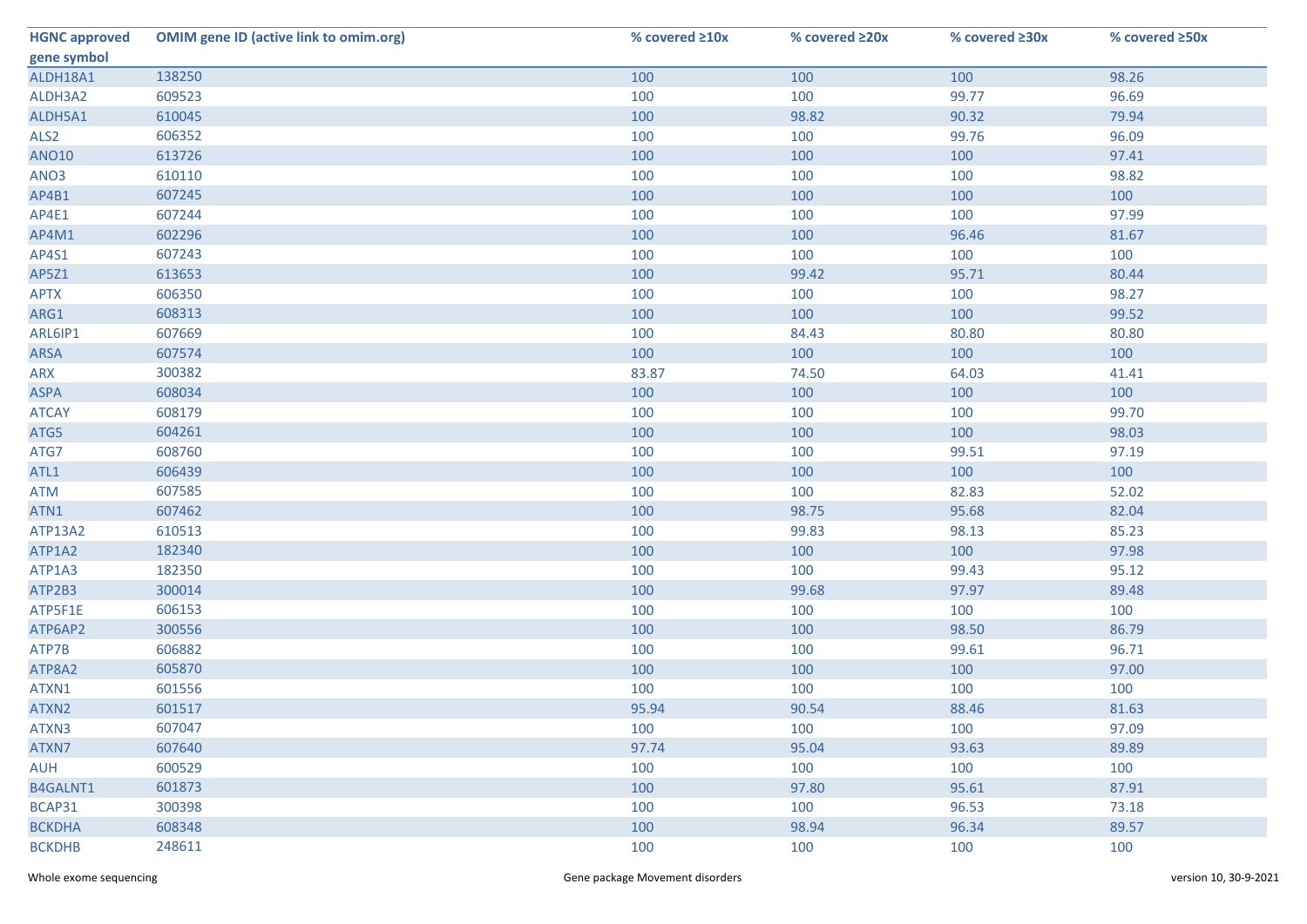| <b>HGNC approved</b> | <b>OMIM gene ID (active link to omim.org)</b> | % covered ≥10x | % covered ≥20x | % covered ≥30x | % covered ≥50x |
|----------------------|-----------------------------------------------|----------------|----------------|----------------|----------------|
| gene symbol          |                                               |                |                |                |                |
| BCS1L                | 603647                                        | 100            | 100            | 100            | 100            |
| <b>BSCL2</b>         | 606158                                        | 100            | 100            | 98.45          | 95.32          |
| C19orf12             | 614297                                        | 100            | 100            | 100            | 100            |
| C9orf72              | 614260                                        | 100            | 100            | 100            | 100            |
| CA8                  | 114815                                        | 100            | 100            | 100            | 98.45          |
| CACNA1A              | 601011                                        | 99.96          | 98.59          | 94.57          | 79.29          |
| CACNA1B              | 601012                                        | 97.48          | 95.91          | 94.02          | 88.65          |
| CACNA1E              | 601013                                        | 100            | 99.96          | 99.85          | 98.87          |
| CACNA1G              | 604065                                        | 100            | 99.51          | 98.30          | 94.07          |
| CACNB4               | 601949                                        | 100            | 96.85          | 95.49          | 92.09          |
| CAMTA1               | 611501                                        | 98.81          | 98.81          | 98.05          | 92.63          |
| CAPN1                | 114220                                        | 100            | 100            | 98.03          | 91.35          |
| CARS1                | 123859                                        | 100            | 100            | 100            | 99.41          |
| CCDC88C              | 611204                                        | 100            | 100            | 99.51          | 94.41          |
| CCT5                 | 610150                                        | 100            | 100            | 100            | 100            |
| CDKL5                | 300203                                        | 100            | 99.74          | 96.36          | 89.33          |
| CHCHD <sub>2</sub>   | 616244                                        | 100            | 100            | 100            | 91.44          |
| CHMP1A               | 164010                                        | 100            | 100            | 100            | 88.57          |
| CHP1                 | 606988                                        | 100            | 100            | 100            | 100            |
| CHRNA4               | 118504                                        | 100            | 95.20          | 95.20          | 94.90          |
| CHRNB2               | 118507                                        | 100            | 100            | 99.20          | 95.14          |
| CIZ1                 | 611420                                        | 100            | 96.68          | 88.84          | 75.98          |
| CLCN <sub>2</sub>    | 600570                                        | 100            | 100            | 99.97          | 95.59          |
| CLCN4                | 302910                                        | 100            | 100            | 99             | 90.66          |
| CLP1                 | 608757                                        | 100            | 100            | 100            | 100            |
| CLPB                 | 616254                                        | 100            | 100            | 100            | 98.66          |
| <b>CNP</b>           | 123830                                        | 99.40          | 98.29          | 98.29          | 96.31          |
| COA8                 | 616003                                        | 100            | 100            | 100            | 100            |
| <b>COASY</b>         | 609855                                        | 100            | 100            | 99.80          | 94.52          |
| COL6A3               | 120250                                        | 100            | 100            | 99.77          | 98.78          |
| COPB1                | 600959                                        | 100            | 100            | 99.74          | 97.42          |
| COQ <sub>2</sub>     | 609825                                        | 100            | 100            | 98.08          | 85.92          |
| COQ <sub>5</sub>     | 616359                                        | 100            | 100            | 100            | 96.65          |
| COQ8A                | 606980                                        | 100            | 100            | 100            | 98.00          |
| COQ9                 | 612837                                        | 100            | 96.08          | 91.80          | 87.87          |
| <b>COX10</b>         | 602125                                        | 100            | 100            | 100            | 98.60          |
| COX15                | 603646                                        | 100            | 100            | 99.63          | 94.46          |
| COX <sub>20</sub>    | 614698                                        | 100            | 99.90          | 93.06          | 72.96          |
| CP                   | 117700                                        | 99.05          | 99.05          | 99.05          | 98.80          |
| CPT1C                | 608846                                        | 100            | 99.79          | 97.48          | 83.18          |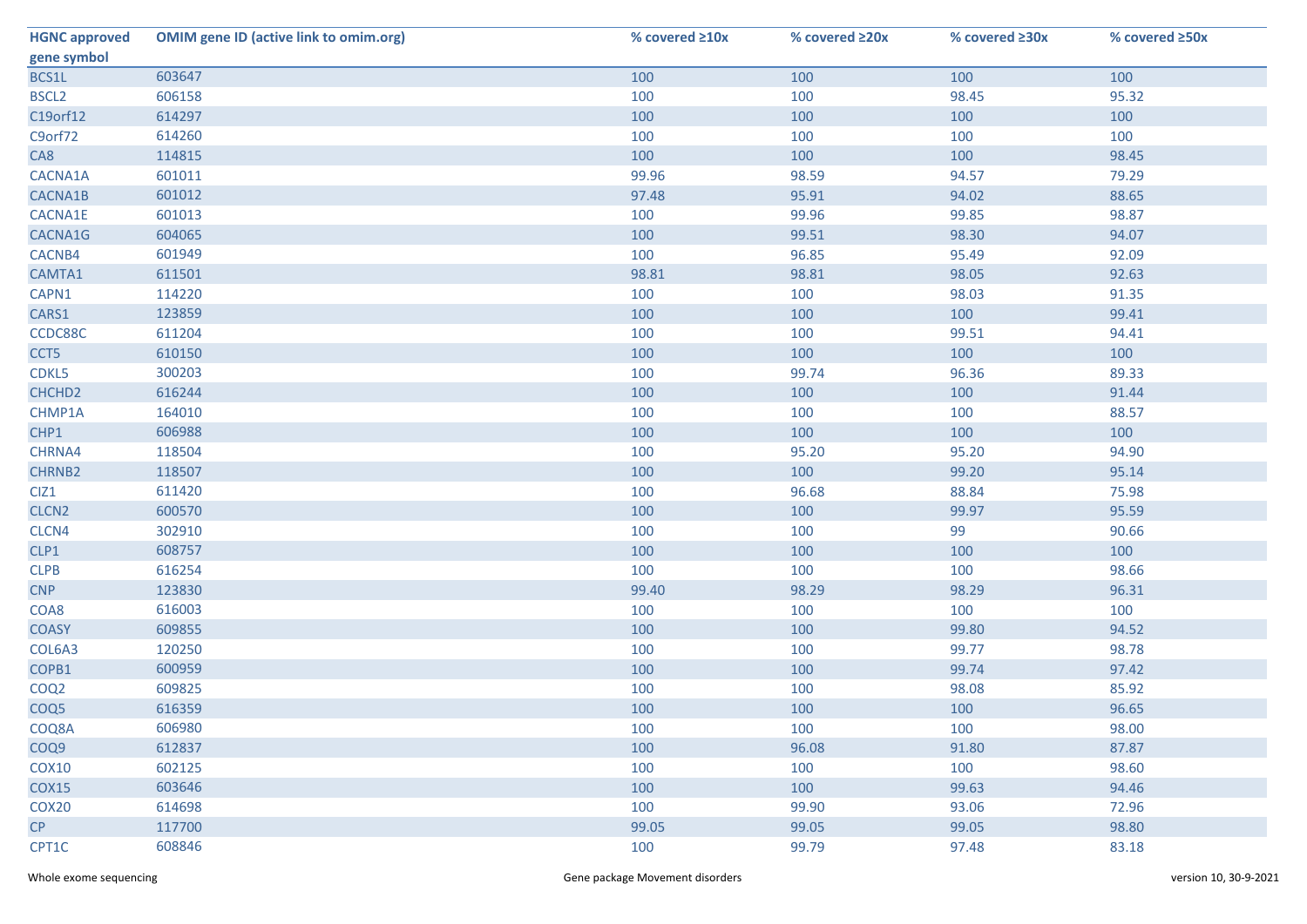| <b>HGNC approved</b> | <b>OMIM gene ID (active link to omim.org)</b> | % covered ≥10x | % covered ≥20x | % covered ≥30x | % covered ≥50x |
|----------------------|-----------------------------------------------|----------------|----------------|----------------|----------------|
| gene symbol          |                                               |                |                |                |                |
| CSF1R                | 164770                                        | 100            | 99.84          | 98.32          | 91.17          |
| <b>CSTB</b>          | 601145                                        | 100            | 100            | 90.82          | 75.71          |
| <b>CWF19L1</b>       | 616120                                        | 100            | 100            | 100            | 94.90          |
| CYB5R3               | 613213                                        | 100            | 100            | 97.18          | 86.07          |
| <b>CYP27A1</b>       | 606530                                        | 100            | 100            | 100            | 100            |
| CYP2U1               | 610670                                        | 99.02          | 95.24          | 92.84          | 88.42          |
| CYP7B1               | 603711                                        | 100            | 99.11          | 91.33          | 91.33          |
| DAB1                 | 603448                                        | 100            | 100            | 100            | 100            |
| <b>DBT</b>           | 248610                                        | 100            | 99.94          | 98.62          | 93.58          |
| DCAF17               | 612515                                        | 100            | 100            | 99.57          | 92.53          |
| <b>DCC</b>           | 120470                                        | 100            | 100            | 100            | 98.17          |
| DCTN1                | 601143                                        | 100            | 99.91          | 98.94          | 93.34          |
| <b>DDC</b>           | 107930                                        | 100            | 99.26          | 94.35          | 81.09          |
| DDHD1                | 614603                                        | 99.80          | 98.24          | 96.37          | 94.34          |
| DDHD <sub>2</sub>    | 615003                                        | 100            | 100            | 100            | 99.41          |
| <b>DHDDS</b>         | 608172                                        | 100            | 100            | 100            | 94.35          |
| <b>DLAT</b>          | 608770                                        | 100            | 99.84          | 98.48          | 95.22          |
| <b>DLD</b>           | 238331                                        | 100            | 100            | 100            | 98.42          |
| DNAJC13              | 614334                                        | 100            | 100            | 99.87          | 98.28          |
| DNAJC3               | 601184                                        | 100            | 100            | 100            | 91.27          |
| DNAJC6               | 608375                                        | 100            | 100            | 100            | 97.10          |
| DNAL4                | 610565                                        | 100            | 100            | 100            | 96.40          |
| DNMT1                | 126375                                        | 100            | 99.97          | 99.00          | 94.46          |
| DPYSL5               | 608383                                        | 100            | 100            | 99.04          | 95.60          |
| <b>DSTYK</b>         | 612666                                        | 100            | 100            | 100            | 98.10          |
| EBF3                 | 607407                                        | 99.96          | 96.95          | 92.10          | 87.18          |
| ECHS1                | 602292                                        | 100            | 100            | 92.38          | 89.51          |
| EEF <sub>2</sub>     | 130610                                        | 100            | 100            | 100            | 98.02          |
| EIF2AK2              | 176871                                        | 100            | 100            | 99.36          | 92.52          |
| EIF2B1               | 606686                                        | 100            | 100            | 100            | 98.86          |
| EIF2B2               | 606454                                        | 100            | 99.75          | 98.68          | 95.88          |
| EIF2B3               | 606273                                        | 100            | 100            | 100            | 100            |
| EIF2B4               | 606687                                        | 100            | 99.73          | 96.69          | 91.24          |
| EIF2B5               | 603945                                        | 100            | 98.89          | 97.44          | 91.34          |
| EIF4G1               | 600495                                        | 100            | 99.47          | 98.70          | 94.28          |
| ELOVL4               | 605512                                        | 100            | 100            | 100            | 95.67          |
| ELOVL5               | 611805                                        | 100            | 100            | 100            | 100            |
| ENTPD1               | 601752                                        | 100            | 100            | 100            | 99.49          |
| ERLIN1               | 611604                                        | 100            | 100            | 100            | 100            |
|                      |                                               | 100            | 100            | 100            | 100            |
| ERLIN2               | 611605                                        |                |                |                |                |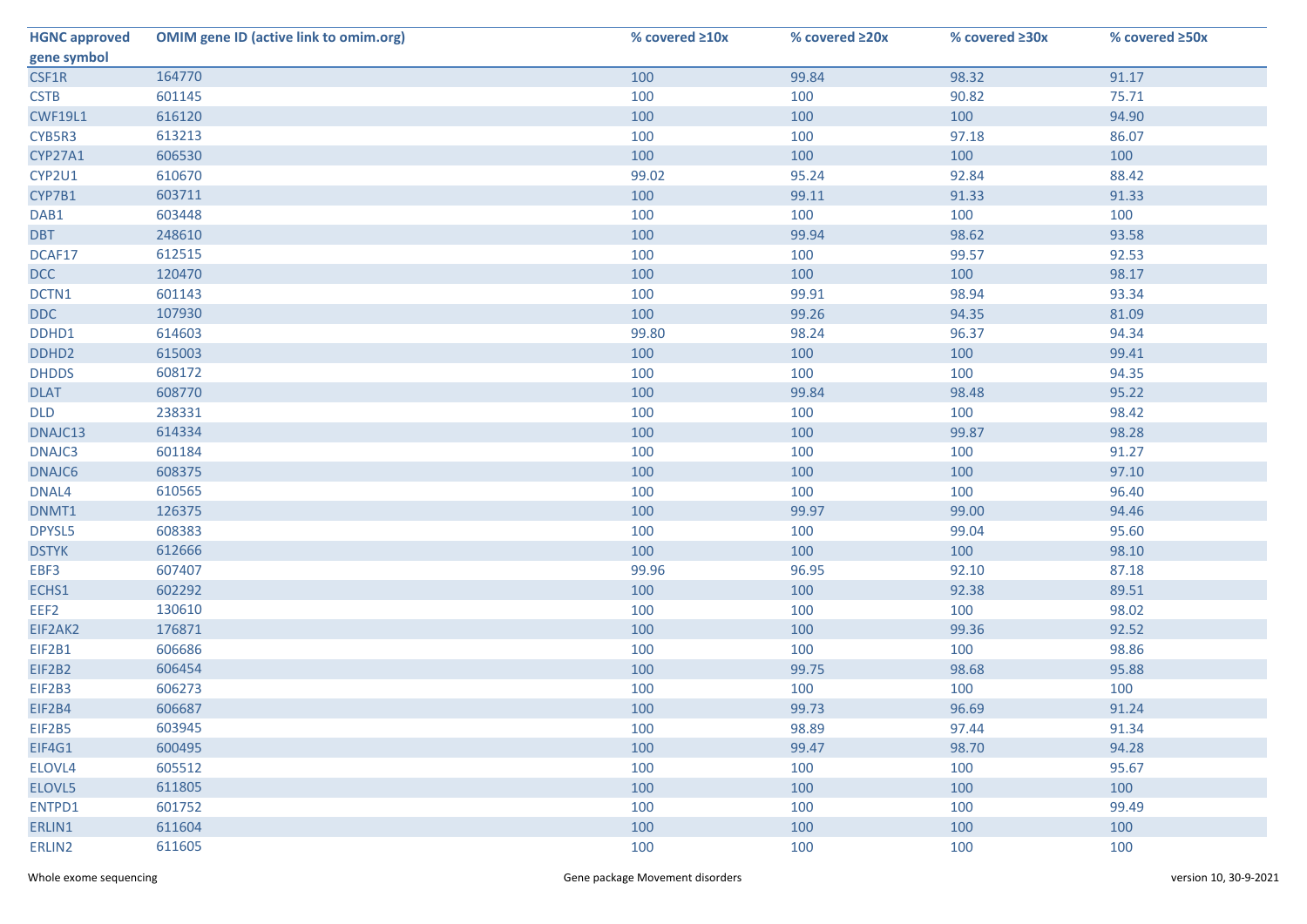| <b>HGNC approved</b> | <b>OMIM gene ID (active link to omim.org)</b> | % covered ≥10x | % covered ≥20x | % covered ≥30x | % covered ≥50x |
|----------------------|-----------------------------------------------|----------------|----------------|----------------|----------------|
| gene symbol          |                                               |                |                |                |                |
| EXOSC3               | 606489                                        | 100            | 100            | 100            | 100            |
| FA2H                 | 611026                                        | 100            | 95.14          | 87.98          | 73.33          |
| <b>FAM126A</b>       | 610531                                        | 100            | 100            | 100            | 100            |
| FAR1                 | 616107                                        | 100            | 100            | 100            | 99.43          |
| FARS2                | 611592                                        | 100            | 100            | 100            | 100            |
| FASTKD2              | 612322                                        | 100            | 100            | 100            | 100            |
| FAT2                 | 604269                                        | 100            | 99.91          | 99.80          | 99.34          |
| FBXO7                | 605648                                        | 100            | 98.48          | 91.87          | 91.87          |
| <b>FGF14</b>         | 601515                                        | 100            | 100            | 100            | 100            |
| FLVCR1               | 609144                                        | 100            | 100            | 98.87          | 92.92          |
| FMR1                 | 309550                                        | 100            | 99.91          | 96.49          | 87.66          |
| FOLR1                | 136430                                        | 100            | 100            | 100            | 100            |
| FOXG1                | 164874                                        | 100            | 96.07          | 92.57          | 87.86          |
| FRMD7                | 300628                                        | 100            | 100            | 100            | 100            |
| FTL.                 | 134790                                        | 100            | 100            | 97.19          | 88.02          |
| <b>FUS</b>           | 137070                                        | 100            | 100            | 100            | 97.18          |
| <b>FXN</b>           | 606829                                        | 100            | 97.40          | 89.18          | 74.66          |
| <b>GALC</b>          | 606890                                        | 99.96          | 99.96          | 99.96          | 96.49          |
| <b>GAN</b>           | 605379                                        | 100            | 100            | 99.75          | 97.81          |
| <b>GBA</b>           | 606463                                        | 100            | 100            | 100            | 100            |
| GBA2                 | 609471                                        | 100            | 100            | 99.49          | 98.27          |
| <b>GCDH</b>          | 608801                                        | 100            | 100            | 100            | 97.91          |
| GCH1                 | 600225                                        | 94.02          | 94.02          | 94.02          | 91.38          |
| <b>GEMIN5</b>        | 607005                                        | 100            | 100            | 99.79          | 98.06          |
| <b>GFAP</b>          | 137780                                        | 100            | 100            | 97.71          | 84.13          |
| GJC <sub>2</sub>     | 608803                                        | 99.36          | 94.35          | 86.24          | 62.68          |
| GLB1                 | 611458                                        | 100            | 100            | 100            | 98.35          |
| <b>GNAL</b>          | 139312                                        | 100            | 100            | 100            | 100            |
| GOSR2                | 604027                                        | 100            | 100            | 100            | 94.62          |
| <b>GPR143</b>        | 300808                                        | 98.42          | 80.60          | 80.60          | 73.74          |
| GRIA2                | 138247                                        | 100            | 100            | 99.88          | 97.05          |
| GRID <sub>2</sub>    | 602368                                        | 100            | 100            | 100            | 98.71          |
| GRIN1                | 138249                                        | 100            | 100            | 98.83          | 93.09          |
| GRIN2B               | 138252                                        | 100            | 100            | 100            | 99.30          |
| GRM1                 | 604473                                        | 100            | 100            | 100            | 99.47          |
| HACE1                | 610876                                        | 100            | 100            | 98.41          | 92.50          |
| <b>HEXB</b>          | 606873                                        | 100            | 97.69          | 94.61          | 88.91          |
| <b>HPCA</b>          | 142622                                        | 100            | 100            | 100            | 95.38          |
| <b>HPDL</b>          | 618994                                        | 100            | 100            | 100            | 100            |
| HPRT1                | 308000                                        | 97.24          | 94.54          | 88.61          | 78.00          |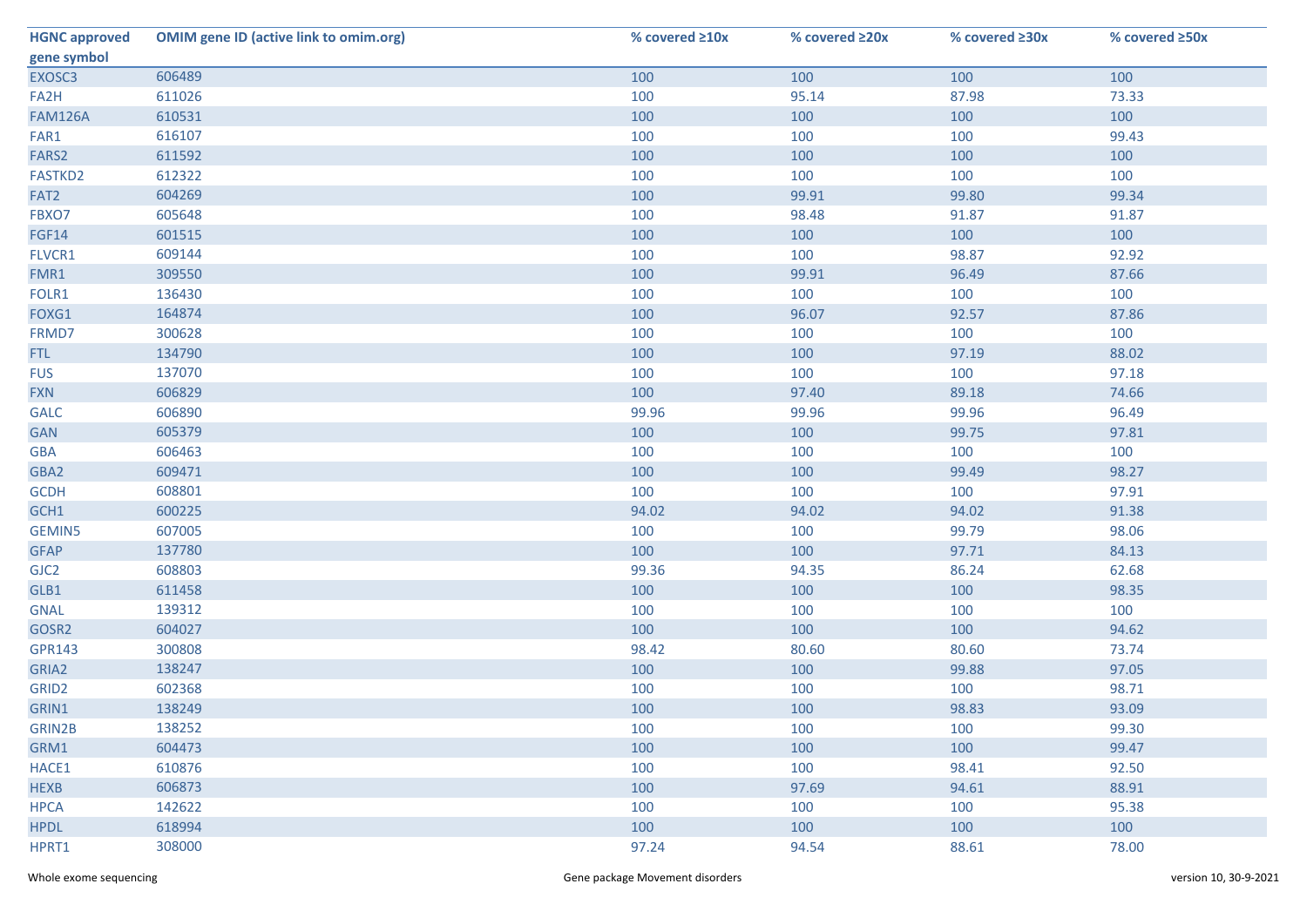| <b>HGNC approved</b> | <b>OMIM gene ID (active link to omim.org)</b> | % covered ≥10x | % covered ≥20x | % covered ≥30x | % covered ≥50x |
|----------------------|-----------------------------------------------|----------------|----------------|----------------|----------------|
| gene symbol          |                                               |                |                |                |                |
| <b>HSD17B4</b>       | 601860                                        | 99.17          | 96.87          | 96.05          | 90.21          |
| HSPD1                | 118190                                        | 100            | 100            | 99.54          | 97.11          |
| HTRA2                | 606441                                        | 100            | 100            | 100            | 99.38          |
| IBA57                | 615316                                        | 100            | 100            | 100            | 100            |
| IFRD1                | 603502                                        | 100            | 100            | 99.31          | 92.88          |
| IRF2BPL              | 611720                                        | 98.67          | 96.03          | 94.52          | 89.06          |
| <b>ISCA2</b>         | 615317                                        | 100            | 100            | 100            | 100            |
| ITPR1                | 147265                                        | 100            | 100            | 99.68          | 97.29          |
| JAM2                 | 606870                                        | 100            | 91.30          | 90.99          | 85.82          |
| KARS1                | 601421                                        | 100            | 100            | 100            | 99.40          |
| <b>KATNB1</b>        | 602703                                        | 100            | 100            | 100            | 99.55          |
| KCNA1                | 176260                                        | 100            | 100            | 100            | 100            |
| <b>KCNA2</b>         | 176262                                        | 100            | 100            | 100            | 100            |
| KCNC1                | 176258                                        | 100            | 100            | 100            | 100            |
| KCNC3                | 176264                                        | 87.07          | 80.48          | 73.69          | 64.23          |
| KCND3                | 605411                                        | 100            | 100            | 100            | 98.95          |
| KCNJ10               | 602208                                        | 100            | 100            | 100            | 100            |
| <b>KCNMA1</b>        | 600150                                        | 100            | 100            | 93.77          | 72.83          |
| KCTD17               | 616386                                        | 100            | 93.90          | 84.72          | 60.88          |
| KCTD7                | 611725                                        | 100            | 100            | 100            | 98.84          |
| KIDINS220            | 615759                                        | 100            | 99.97          | 99.00          | 95.71          |
| KIF1A                | 601255                                        | 100            | 100            | 99.63          | 94.52          |
| KIF1C                | 603060                                        | 100            | 99.38          | 97.88          | 93.85          |
| KIF5A                | 602821                                        | 100            | 100            | 99.75          | 95.30          |
| KMT2B                | 606834                                        | 95.64          | 94.85          | 93.53          | 89.22          |
| L1CAM                | 308840                                        | 100            | 100            | 99.08          | 86.61          |
| LAMA1                | 150320                                        | 100            | 100            | 99.99          | 98.15          |
| LAMB1                | 150240                                        | 100            | 100            | 100            | 98.30          |
| LMNB1                | 150340                                        | 100            | 100            | 98.21          | 90.95          |
| <b>LRP10</b>         | 609921                                        | 100            | 99.96          | 98.33          | 91.38          |
| <b>LRPPRC</b>        | 607544                                        | 100            | 99.82          | 98.76          | 95.24          |
| LRRK2                | 609007                                        | 99.93          | 99.51          | 98.77          | 96.61          |
| <b>MAG</b>           | 159460                                        | 100            | 99.47          | 97.55          | 91.18          |
| <b>MAPT</b>          | 157140                                        | 95.87          | 93.06          | 90.29          | 80.08          |
| MARS2                | 609728                                        | 100            | 100            | 100            | 100            |
| MECP <sub>2</sub>    | 300005                                        | 100            | 100            | 100            | 88.50          |
| <b>MECR</b>          | 608205                                        | 99.41          | 93.32          | 86.43          | 83.31          |
| MED <sub>20</sub>    | 612915                                        | 100            | 100            | 100            | 100            |
| MED27                | 605044                                        | 100            | 100            | 100            | 100            |
| MICU1                | 605084                                        | 100            | 100            | 100            | 99.74          |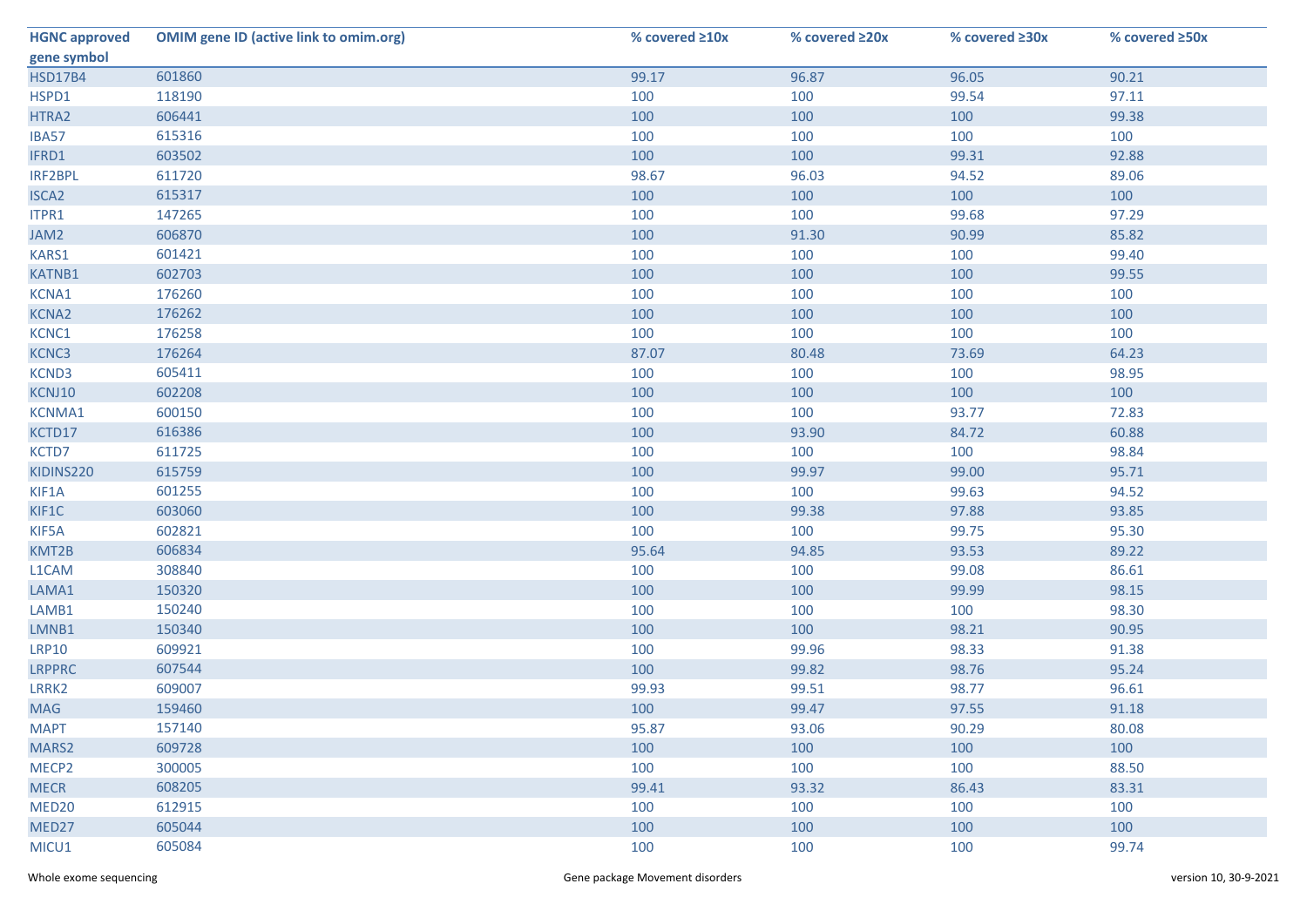| <b>HGNC approved</b> | <b>OMIM gene ID (active link to omim.org)</b> | % covered ≥10x   | % covered ≥20x | % covered ≥30x | % covered ≥50x |
|----------------------|-----------------------------------------------|------------------|----------------|----------------|----------------|
| gene symbol          |                                               |                  |                |                |                |
| MLC1                 | 605908                                        | 100              | 100            | 100            | 92.34          |
| <b>MMADHC</b>        | 611935                                        | 100              | 100            | 99.17          | 85.36          |
| <b>MME</b>           | 120520                                        | 100              | 98.33          | 75.50          | 54.50          |
| MORC <sub>2</sub>    | 616661                                        | 100              | 100            | 100            | 99.50          |
| <b>MRE11</b>         | 600814                                        | 100              | 100            | 99.92          | 95.71          |
| MRPL12               | 602375                                        | 100              | 100            | 97.48          | 81.34          |
| MRPS25               | 611987                                        | 100              | 100            | 100            | 87.98          |
| <b>MTHFR</b>         | 607093                                        | 100              | 100            | 100            | 97.21          |
| <b>MTPAP</b>         | 613669                                        | 100              | 99.64          | 97.79          | 86.97          |
| <b>MTRFR</b>         | 613541                                        | No coverage data |                |                |                |
| <b>MTTP</b>          | 157147                                        | 100              | 100            | 100            | 100            |
| <b>MVK</b>           | 251170                                        | 100              | 100            | 100            | 97.30          |
| MYBPC1               | 160794                                        | 100              | 100            | 100            | 98.73          |
| <b>MYORG</b>         | 618255                                        | 100              | 100            | 100            | 100            |
| NARS1                | 108410                                        | 100              | 100            | 100            | 95.27          |
| NDUFA10              | 603835                                        | 94.57            | 92.83          | 92.83          | 91.32          |
| NDUFA12              | 614530                                        | 100              | 100            | 100            | 97.57          |
| NDUFA2               | 602137                                        | 100              | 100            | 100            | 100            |
| NDUFA4               | 603833                                        | 100              | 100            | 100            | 92.88          |
| NDUFA9               | 603834                                        | 100              | 100            | 100            | 100            |
| NDUFS1               | 157655                                        | 100              | 100            | 100            | 99.52          |
| NDUFS2               | 602985                                        | 100              | 100            | 100            | 93.11          |
| NDUFS3               | 603846                                        | 100              | 100            | 100            | 100            |
| NDUFS4               | 602694                                        | 100              | 100            | 100            | 100            |
| NDUFS6               | 603848                                        | 100              | 100            | 99.89          | 85.62          |
| NDUFS7               | 601825                                        | 100              | 96.18          | 92.87          | 79.60          |
| NDUFS8               | 602141                                        | 100              | 100            | 98             | 90.13          |
| <b>NEFL</b>          | 162280                                        | 99.88            | 99.88          | 99.19          | 92.86          |
| <b>NEMF</b>          | 608378                                        | 100              | 98.92          | 97.61          | 91.41          |
| NEU1                 | 608272                                        | 100              | 100            | 100            | 99.71          |
| <b>NEXMIF</b>        | 300524                                        | 100              | 100            | 100            | 100            |
| <b>NFASC</b>         | 609145                                        | 100              | 99.88          | 98.46          | 93.01          |
| NIPA1                | 608145                                        | 100              | 100            | 100            | 96.73          |
| <b>NKX2-1</b>        | 600635                                        | 100              | 100            | 99.29          | 74.39          |
| <b>NKX6-2</b>        | 605955                                        | 100              | 94.73          | 88.10          | 75.31          |
| NMNAT1               | 608700                                        | 100              | 100            | 100            | 100            |
| NOL3                 | 605235                                        | 100              | 100            | 100            | 100            |
| NOTCH2NLC            | 618025                                        | No coverage data |                |                |                |
| NOVA <sub>2</sub>    | 601991                                        | 93.41            | 85.25          | 79.88          | 65.84          |
| NPC1                 | 607623                                        | 100              | 99.98          | 99.07          | 97.09          |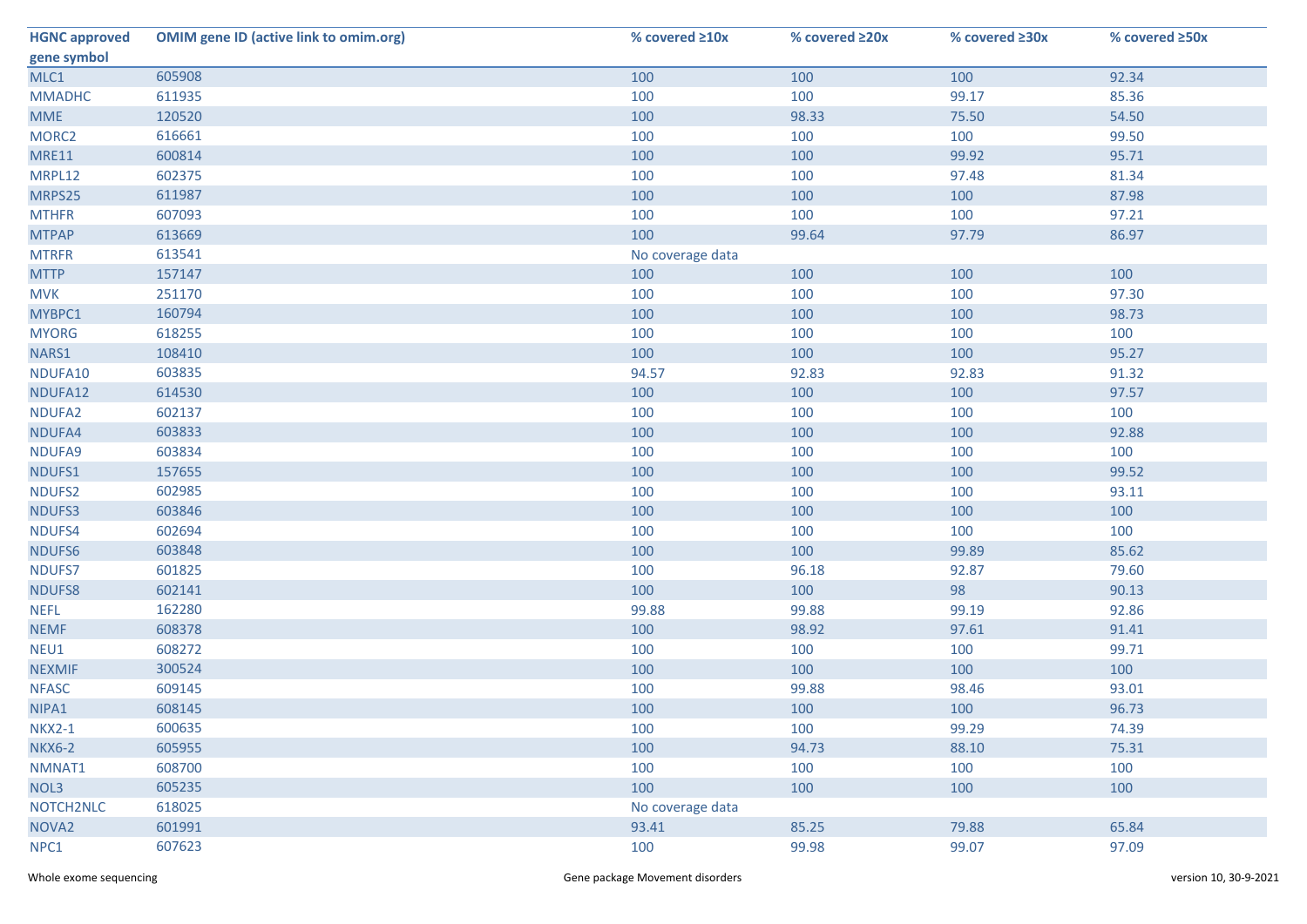| <b>HGNC approved</b> | <b>OMIM gene ID (active link to omim.org)</b> | % covered ≥10x | % covered ≥20x | % covered ≥30x | % covered ≥50x |
|----------------------|-----------------------------------------------|----------------|----------------|----------------|----------------|
| gene symbol          |                                               |                |                |                |                |
| NPC <sub>2</sub>     | 601015                                        | 100            | 100            | 100            | 100            |
| NT5C2                | 600417                                        | 100            | 97.87          | 97.02          | 89.26          |
| <b>NUP62</b>         | 605815                                        | 100            | 100            | 100            | 99.21          |
| OCLN                 | 602876                                        | 82.90          | 72.78          | 70.85          | 58.74          |
| OPA1                 | 605290                                        | 100            | 99.75          | 97.50          | 90.10          |
| OPHN1                | 300127                                        | 100            | 100            | 100            | 95.34          |
| PAH                  | 612349                                        | 100            | 100            | 100            | 100            |
| PANK <sub>2</sub>    | 606157                                        | 100            | 100            | 100            | 99.06          |
| PARK7                | 602533                                        | 100            | 100            | 100            | 96.36          |
| PAX6                 | 607108                                        | 100            | 100            | 100            | 100            |
| PCBD1                | 126090                                        | 100            | 97.45          | 94.13          | 94.13          |
| <b>PCCB</b>          | 232050                                        | 100            | 100            | 100            | 98.60          |
| <b>PCNA</b>          | 176740                                        | 100            | 100            | 100            | 100            |
| PCYT2                | 602679                                        | 94.04          | 92.74          | 92.74          | 88.34          |
| PDE10A               | 610652                                        | 79.86          | 78.71          | 76.30          | 71.48          |
| PDE2A                | 602658                                        | 100            | 100            | 98.55          | 84.93          |
| PDE8B                | 603390                                        | 100            | 100            | 99.81          | 93.19          |
| <b>PDGFB</b>         | 190040                                        | 100            | 100            | 100            | 97.03          |
| <b>PDGFRB</b>        | 173410                                        | 100            | 100            | 99.59          | 94.94          |
| PDHA1                | 300502                                        | 100            | 100            | 97.74          | 86.32          |
| <b>PDHB</b>          | 179060                                        | 100            | 100            | 100            | 98.86          |
| <b>PDHX</b>          | 608769                                        | 100            | 100            | 99.68          | 84.87          |
| PDSS1                | 607429                                        | 100            | 100            | 100            | 100            |
| PDSS2                | 610564                                        | 100            | 100            | 97.94          | 93.22          |
| <b>PDYN</b>          | 131340                                        | 100            | 100            | 99.81          | 92.89          |
| <b>PEX10</b>         | 602859                                        | 100            | 100            | 100            | 95.75          |
| PEX2                 | 170993                                        | 100            | 100            | 100            | 100            |
| PEX7                 | 601757                                        | 100            | 100            | 98.16          | 87.17          |
| <b>PHYH</b>          | 602026                                        | 100            | 89.33          | 89.33          | 80.90          |
| <b>PIGK</b>          | 605087                                        | 100            | 100            | 100            | 100            |
| PIK3R5               | 611317                                        | 100            | 100            | 99.52          | 92.30          |
| PINK1                | 608309                                        | 98.32          | 93.98          | 88.89          | 76.09          |
| PITRM1               | 618211                                        | 100            | 100            | 99.38          | 95.59          |
| PLA2G6               | 603604                                        | 100            | 100            | 99.74          | 96.69          |
| PLD3                 | 615698                                        | 100            | 100            | 97.99          | 91.33          |
| PLP1                 | 300401                                        | 100            | 100            | 97.94          | 87.28          |
| PMM <sub>2</sub>     | 601785                                        | 100            | 100            | 100            | 98.16          |
| <b>PMPCA</b>         | 613036                                        | 100            | 100            | 99.05          | 93.22          |
| <b>PNKD</b>          | 609023                                        | 100            | 100            | 100            | 97.74          |
| <b>PNKP</b>          | 605610                                        | 100            | 100            | 98.86          | 93.95          |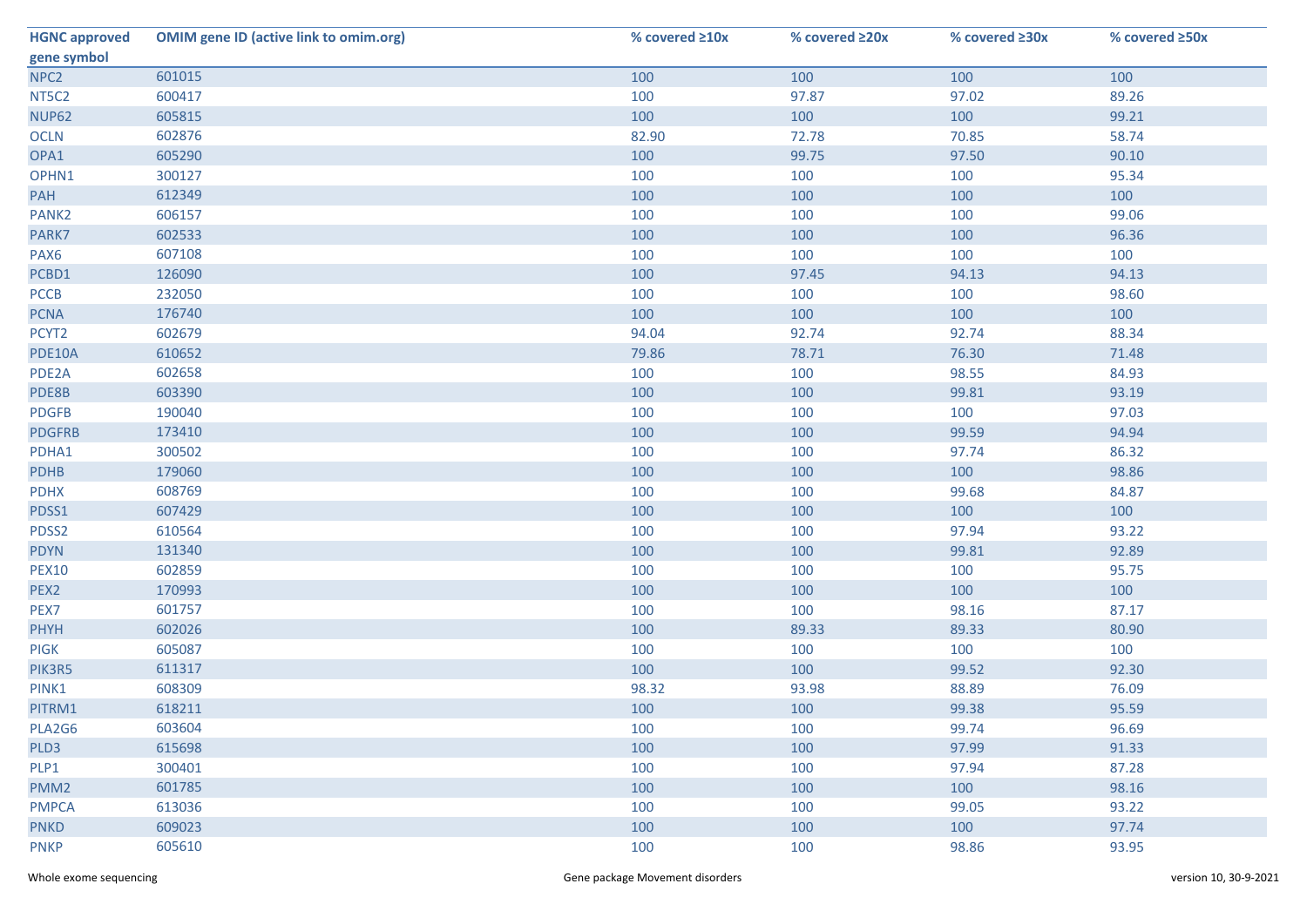| <b>HGNC approved</b> | <b>OMIM gene ID (active link to omim.org)</b> | % covered ≥10x   | % covered ≥20x | % covered ≥30x | % covered ≥50x |
|----------------------|-----------------------------------------------|------------------|----------------|----------------|----------------|
| gene symbol          |                                               |                  |                |                |                |
| PNPLA6               | 603197                                        | 100              | 99.15          | 96.43          | 90.99          |
| <b>POLG</b>          | 174763                                        | 100              | 100            | 99.06          | 93.20          |
| POLG <sub>2</sub>    | 604983                                        | 100              | 98.98          | 97.21          | 88.67          |
| POLR1C               | 610060                                        | 100              | 100            | 100            | 98.36          |
| POLR3A               | 614258                                        | 100              | 100            | 100            | 99.38          |
| POLR3B               | 614366                                        | 100              | 100            | 100            | 97.68          |
| POLR3K               | 606007                                        | 100              | 100            | 100            | 100            |
| POU4F1               | 601632                                        | 79.11            | 75.29          | 72.40          | 67.54          |
| PPIL1                | 601301                                        | 100              | 100            | 100            | 100            |
| PPP1R21              | 618159                                        | 100              | 100            | 100            | 98.31          |
| PPP2R2B              | 604325                                        | 100              | 100            | 99.94          | 98.26          |
| PRF1                 | 170280                                        | 100              | 100            | 100            | 100            |
| PRICKLE1             | 608500                                        | 100              | 100            | 100            | 99.09          |
| <b>PRKCG</b>         | 176980                                        | 100              | 100            | 99.32          | 95.26          |
| <b>PRKN</b>          | 602544                                        | 100              | 99.57          | 97.92          | 93.03          |
| <b>PRKRA</b>         | 603424                                        | 100              | 100            | 100            | 100            |
| PRRT2                | 614386                                        | 100              | 100            | 100            | 100            |
| <b>PSAP</b>          | 176801                                        | 100              | 100            | 100            | 95.80          |
| PSEN1                | 104311                                        | 100              | 100            | 100            | 99.06          |
| PTPN23               | 606584                                        | 100              | 100            | 100            | 98.16          |
| PTRHD1               | 617342                                        | 100              | 100            | 100            | 100            |
| <b>PTS</b>           | 612719                                        | 100              | 100            | 100            | 100            |
| PUM1                 | 607204                                        | 100              | 100            | 100            | 98.87          |
| PYCR2                | 616406                                        | 100              | 100            | 98.48          | 86.83          |
| <b>QDPR</b>          | 612676                                        | 100              | 100            | 98.97          | 85.67          |
| <b>RAB18</b>         | 602207                                        | 100              | 92.49          | 88.09          | 78.21          |
| RAB29                | 603949                                        | 100              | 100            | 100            | 99.72          |
| RAB3GAP1             | 602536                                        | 100              | 100            | 100            | 99.51          |
| RAB3GAP2             | 609275                                        | 100              | 99.48          | 98.16          | 95.87          |
| RAD51                | 179617                                        | 88.25            | 88.25          | 88.25          | 88.25          |
| RARS1                | 107820                                        | 100              | 100            | 99.82          | 97.79          |
| RARS2                | 611524                                        | 100              | 100            | 99.95          | 97.60          |
| REEP1                | 609139                                        | 100              | 100            | 100            | 93.13          |
| RETREG1              | 613114                                        | 100              | 96.41          | 93.51          | 88.72          |
| RNASEH2A             | 606034                                        | 100              | 100            | 100            | 95.93          |
| RNASEH2B             | 610326                                        | 100              | 91.35          | 91.35          | 91.35          |
| RNASEH2C             | 610330                                        | 100              | 100            | 100            | 100            |
| <b>RNF170</b>        | 614649                                        | 100              | 100            | 100            | 93.51          |
| <b>RNF216</b>        | 609948                                        | 100              | 100            | 100            | 99.16          |
| <b>RNU7-1</b>        | 617876                                        | No coverage data |                |                |                |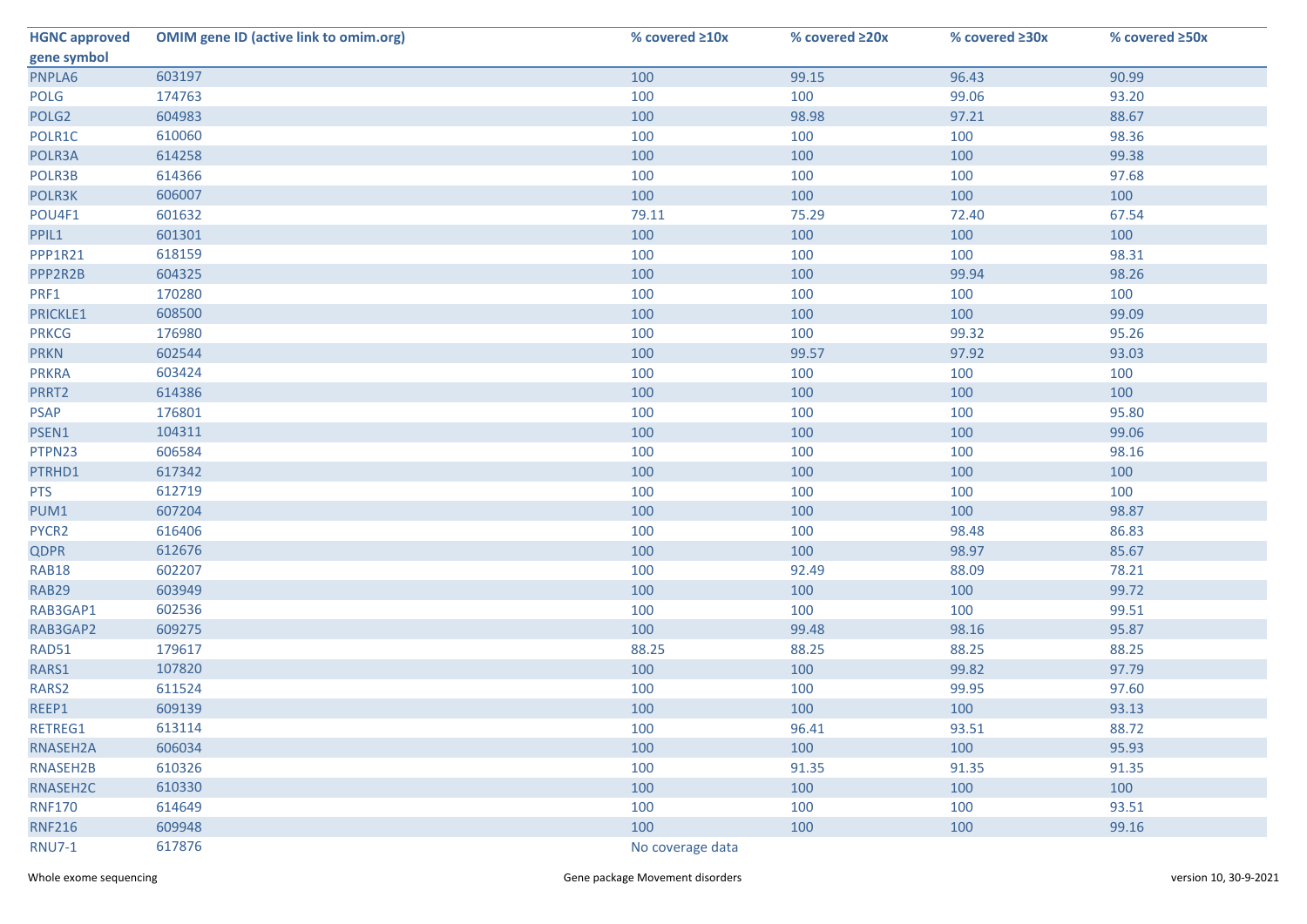| <b>HGNC approved</b> | <b>OMIM gene ID (active link to omim.org)</b> | % covered ≥10x | % covered ≥20x | % covered ≥30x | % covered ≥50x |
|----------------------|-----------------------------------------------|----------------|----------------|----------------|----------------|
| gene symbol          |                                               |                |                |                |                |
| ROBO <sub>3</sub>    | 608630                                        | 100            | 99.79          | 98.44          | 87.77          |
| RTN <sub>2</sub>     | 603183                                        | 100            | 100            | 100            | 100            |
| <b>RUBCN</b>         | 613516                                        | 100            | 98.91          | 97.44          | 92.41          |
| <b>SACS</b>          | 604490                                        | 100            | 100            | 100            | 99.98          |
| SAMD9L               | 611170                                        | 100            | 100            | 100            | 100            |
| SAMHD1               | 606754                                        | 100            | 100            | 100            | 100            |
| SCN11A               | 604385                                        | 100            | 100            | 100            | 99.30          |
| SCN1A                | 182389                                        | 100            | 100            | 100            | 99.87          |
| SCN <sub>2</sub> A   | 182390                                        | 100            | 100            | 99.88          | 98.13          |
| SCN8A                | 600702                                        | 100            | 100            | 99.94          | 98.39          |
| SCO <sub>2</sub>     | 604272                                        | 100            | 100            | 100            | 100            |
| SCP <sub>2</sub>     | 184755                                        | 100            | 100            | 100            | 100            |
| SCYL1                | 607982                                        | 100            | 100            | 99.64          | 89.67          |
| <b>SDHA</b>          | 600857                                        | 100            | 96.38          | 96.38          | 95.00          |
| SDHAF1               | 612848                                        | 100            | 100            | 100            | 84.79          |
| <b>SDHB</b>          | 185470                                        | 100            | 100            | 100            | 99.85          |
| <b>SDHD</b>          | 602690                                        | 100            | 100            | 100            | 100            |
| SEMA6B               | 608873                                        | 99.43          | 88.02          | 80.97          | 71.05          |
| <b>SEPSECS</b>       | 613009                                        | 100            | 100            | 100            | 99.45          |
| SERAC1               | 614725                                        | 100            | 100            | 100            | 98.51          |
| <b>SETX</b>          | 608465                                        | 100            | 100            | 100            | 99.58          |
| SGCE                 | 604149                                        | 100            | 100            | 100            | 98.10          |
| SHMT2                | 138450                                        | 100            | 100            | 100            | 97.37          |
| SIL1                 | 608005                                        | 100            | 100            | 98.91          | 93.28          |
| <b>SLC12A6</b>       | 604878                                        | 100            | 100            | 99.59          | 97.19          |
| <b>SLC16A2</b>       | 300095                                        | 100            | 97.44          | 89.35          | 79.62          |
| <b>SLC17A5</b>       | 604322                                        | 93.58          | 93.58          | 93.58          | 91.22          |
| <b>SLC19A3</b>       | 606152                                        | 99.94          | 99.94          | 99.94          | 99.94          |
| SLC1A3               | 600111                                        | 100            | 100            | 100            | 91.16          |
| <b>SLC20A2</b>       | 158378                                        | 100            | 100            | 99.58          | 94.67          |
| <b>SLC25A10</b>      | 606794                                        | 98.37          | 92.14          | 91.52          | 85.05          |
| <b>SLC25A15</b>      | 603861                                        | 100            | 100            | 100            | 100            |
| SLC2A1               | 138140                                        | 100            | 97.73          | 97.73          | 97.73          |
| <b>SLC30A10</b>      | 611146                                        | 100            | 100            | 100            | 99.38          |
| <b>SLC33A1</b>       | 603690                                        | 100            | 100            | 100            | 98.25          |
| <b>SLC39A14</b>      | 608736                                        | 97.92          | 97.92          | 97.57          | 92.59          |
| <b>SLC44A1</b>       | 606105                                        | 97.56          | 97.56          | 97.12          | 91.03          |
| SLC52A2              | 607882                                        | 100            | 100            | 100            | 100            |
| <b>SLC52A3</b>       | 613350                                        | 100            | 100            | 99.60          | 96.91          |
| SLC5A6               | 604024                                        | 100            | 100            | 100            | 98.12          |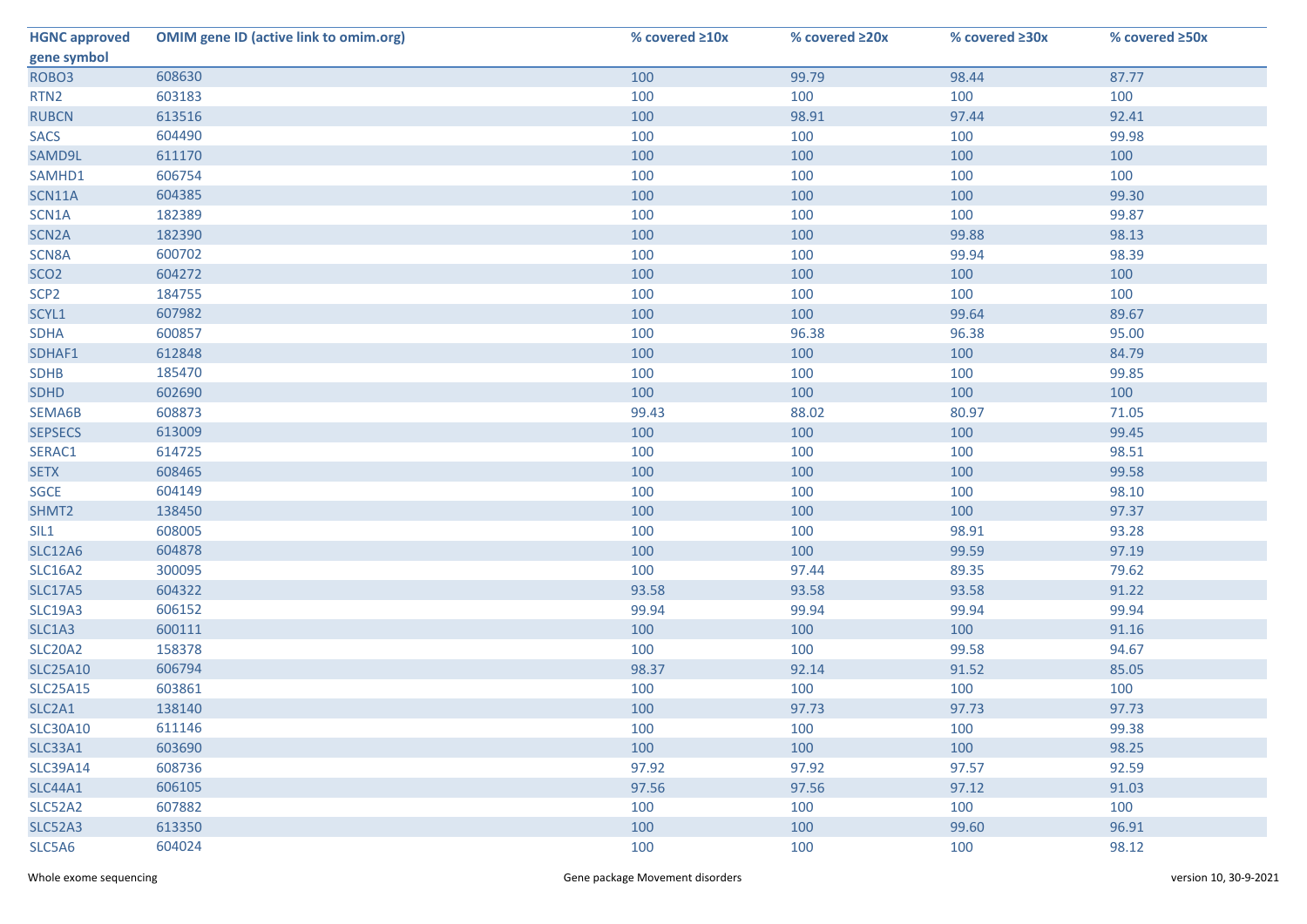| <b>HGNC approved</b> | <b>OMIM gene ID (active link to omim.org)</b> | % covered ≥10x   | % covered ≥20x | % covered ≥30x | % covered ≥50x |
|----------------------|-----------------------------------------------|------------------|----------------|----------------|----------------|
| gene symbol          |                                               |                  |                |                |                |
| <b>SLC6A19</b>       | 608893                                        | 100              | 98.32          | 91.41          | 82.17          |
| SLC6A3               | 126455                                        | 100              | 100            | 99.32          | 95.75          |
| SLC9A1               | 107310                                        | 100              | 99.37          | 97.82          | 94.86          |
| SLC9A6               | 300231                                        | 100              | 99.88          | 98.12          | 92.22          |
| SMG8                 | 613175                                        | 100              | 100            | 100            | 100            |
| SMPD1                | 607608                                        | 100              | 100            | 100            | 98.48          |
| <b>SNCA</b>          | 163890                                        | 100              | 100            | 100            | 100            |
| SNORD118             | 616663                                        | No coverage data |                |                |                |
| <b>SNX14</b>         | 616105                                        | 99.91            | 94.90          | 87.30          | 71.21          |
| SOX10                | 602229                                        | 100              | 100            | 98.32          | 91.53          |
| <b>SPART</b>         | 607111                                        | 100              | 100            | 100            | 98.70          |
| <b>SPAST</b>         | 604277                                        | 100              | 100            | 98.24          | 88.12          |
| <b>SPG11</b>         | 610844                                        | 100              | 100            | 99.63          | 96.70          |
| SPG21                | 608181                                        | 100              | 100            | 98.73          | 90.69          |
| SPG7                 | 602783                                        | 91.82            | 91.25          | 88.66          | 84.05          |
| <b>SPR</b>           | 182125                                        | 100              | 100            | 97.33          | 81.97          |
| SPTBN1               | 182790                                        | 100              | 100            | 99.74          | 97.38          |
| SPTBN2               | 604985                                        | 100              | 98.56          | 95.52          | 87.30          |
| STUB1                | 607207                                        | 100              | 100            | 100            | 100            |
| SUCLA <sub>2</sub>   | 603921                                        | 100              | 100            | 100            | 99.44          |
| SUCLG1               | 611224                                        | 100              | 100            | 100            | 98.77          |
| SUMF1                | 607939                                        | 100              | 100            | 100            | 100            |
| <b>SUOX</b>          | 606887                                        | 100              | 100            | 100            | 98.55          |
| SURF1                | 185620                                        | 100              | 100            | 100            | 99.93          |
| SYNE1                | 608441                                        | 100              | 99.79          | 98.83          | 94.14          |
| SYNJ1                | 604297                                        | 99.58            | 96.18          | 94.10          | 92.20          |
| <b>SYT14</b>         | 610949                                        | 100              | 99.93          | 98.64          | 95.33          |
| TACO1                | 612958                                        | 100              | 100            | 99.60          | 85.77          |
| TAF1                 | 313650                                        | 100              | 99.89          | 99.48          | 96.46          |
| TANC <sub>2</sub>    | 615047                                        | 100              | 100            | 99.76          | 97.45          |
| TANGO <sub>2</sub>   | 616830                                        | 100              | 100            | 100            | 97.67          |
| <b>TBC1D20</b>       | 611663                                        | 94.89            | 93.43          | 93.43          | 93.43          |
| <b>TBC1D23</b>       | 617687                                        | 100              | 100            | 99.21          | 95.94          |
| TBC1D2B              | 619152                                        | 96.21            | 95.57          | 94.94          | 91.52          |
| <b>TBCD</b>          | 604649                                        | 98.98            | 95.41          | 94.07          | 87.84          |
| <b>TBP</b>           | 600075                                        | 100              | 100            | 100            | 100            |
| TDP1                 | 607198                                        | 100              | 100            | 100            | 99.44          |
| TDP2                 | 605764                                        | 100              | 100            | 100            | 94.13          |
| <b>TECPR2</b>        | 615000                                        | 100              | 100            | 100            | 98.75          |
| TENM4                | 610084                                        | 100              | 99.91          | 98.44          | 95.06          |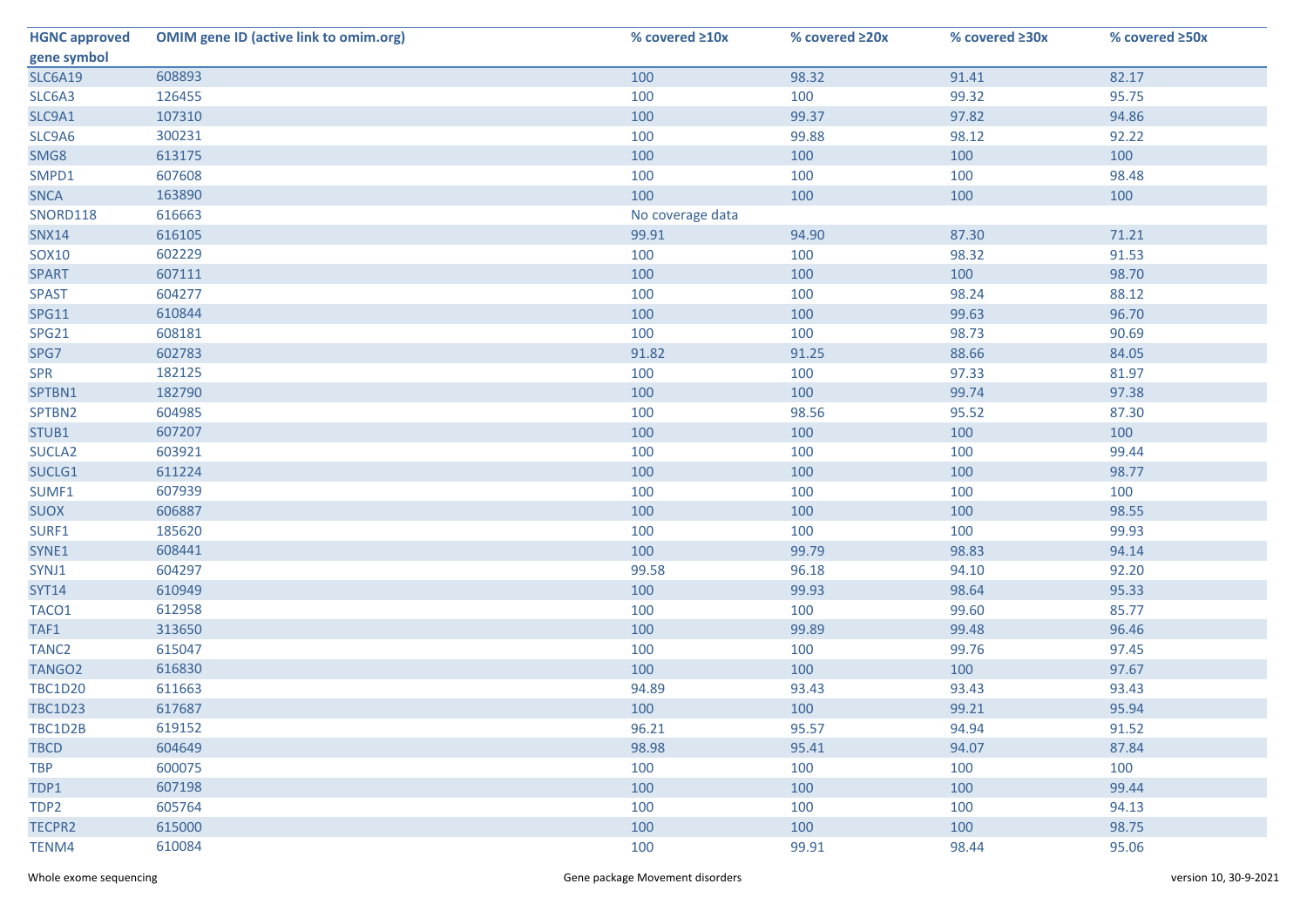| <b>HGNC approved</b> | <b>OMIM gene ID (active link to omim.org)</b> | % covered $\geq 10x$ | % covered ≥20x | % covered ≥30x | % covered ≥50x |
|----------------------|-----------------------------------------------|----------------------|----------------|----------------|----------------|
| gene symbol          |                                               |                      |                |                |                |
| <b>TFG</b>           | 602498                                        | 100                  | 100            | 100            | 96.08          |
| TGM6                 | 613900                                        | 100                  | 100            | 100            | 97.62          |
| <b>TH</b>            | 191290                                        | 100                  | 98.55          | 94.77          | 85.86          |
| THAP1                | 609520                                        | 100                  | 100            | 100            | 100            |
| THG1L                | 618802                                        | 100                  | 100            | 100            | 100            |
| TIMM8A               | 300356                                        | 100                  | 100            | 100            | 90.18          |
| <b>TMEM106B</b>      | 613413                                        | 100                  | 100            | 100            | 92.31          |
| <b>TMEM222</b>       | 619469                                        | 100                  | 100            | 100            | 97.04          |
| <b>TMEM230</b>       | 617019                                        | 80.59                | 80.59          | 80.59          | 77.35          |
| <b>TMEM240</b>       | 616101                                        | 100                  | 100            | 96.66          | 87.15          |
| TMEM67               | 609884                                        | 100                  | 100            | 99.45          | 90.94          |
| TOE1                 | 613931                                        | 100                  | 100            | 100            | 100            |
| TOGARAM1             | 617618                                        | 100                  | 100            | 99.18          | 95.78          |
| TOR1A                | 605204                                        | 100                  | 100            | 100            | 99.09          |
| TPP1                 | 607998                                        | 100                  | 100            | 98.00          | 93.71          |
| TRAPPC4              | 610971                                        | 100                  | 100            | 100            | 100            |
| TREM2                | 605086                                        | 100                  | 100            | 100            | 100            |
| TREX1                | 606609                                        | 100                  | 100            | 100            | 100            |
| TRPC3                | 602345                                        | 99.87                | 97.65          | 94.67          | 91.11          |
| TSEN <sub>2</sub>    | 608753                                        | 86.99                | 86.99          | 86.99          | 86.91          |
| <b>TSEN54</b>        | 608755                                        | 96.30                | 95.77          | 94.33          | 85.79          |
| TTBK2                | 611695                                        | 100                  | 100            | 100            | 99.83          |
| <b>TTC19</b>         | 613814                                        | 100                  | 100            | 100            | 98.52          |
| <b>TTPA</b>          | 600415                                        | 99.89                | 98.45          | 93.95          | 75.91          |
| <b>TUBA1A</b>        | 602529                                        | 100                  | 100            | 100            | 100            |
| <b>TUBB4A</b>        | 602662                                        | 100                  | 94.98          | 87.57          | 87.57          |
| TUBG1                | 191135                                        | 100                  | 100            | 100            | 100            |
| <b>TWNK</b>          | 606075                                        | 100                  | 100            | 100            | 100            |
| <b>TYROBP</b>        | 604142                                        | 100                  | 100            | 92.48          | 73.35          |
| UBA5                 | 610552                                        | 99.66                | 94.59          | 90.70          | 76.65          |
| UBAP1                | 609787                                        | 99.72                | 96.34          | 91.56          | 84.27          |
| UBQLN2               | 300264                                        | 100                  | 100            | 100            | 99.63          |
| UCHL1                | 191342                                        | 100                  | 93.64          | 82.45          | 78.15          |
| <b>UGDH</b>          | 603370                                        | 100                  | 100            | 100            | 97.88          |
| UQCRC1               | 191328                                        | 100                  | 100            | 100            | 98.62          |
| VAMP1                | 185880                                        | 100                  | 100            | 92.51          | 92.51          |
| VAMP2                | 185881                                        | 100                  | 100            | 92.51          | 92.51          |
| <b>VCP</b>           | 601023                                        | 100                  | 100            | 98.86          | 98.66          |
| <b>VLDLR</b>         | 192977                                        | 100                  | 100            | 97.02          | 96.50          |
| VPS13A               | 605978                                        | 100                  | 99.37          | 98.00          | 90.88          |